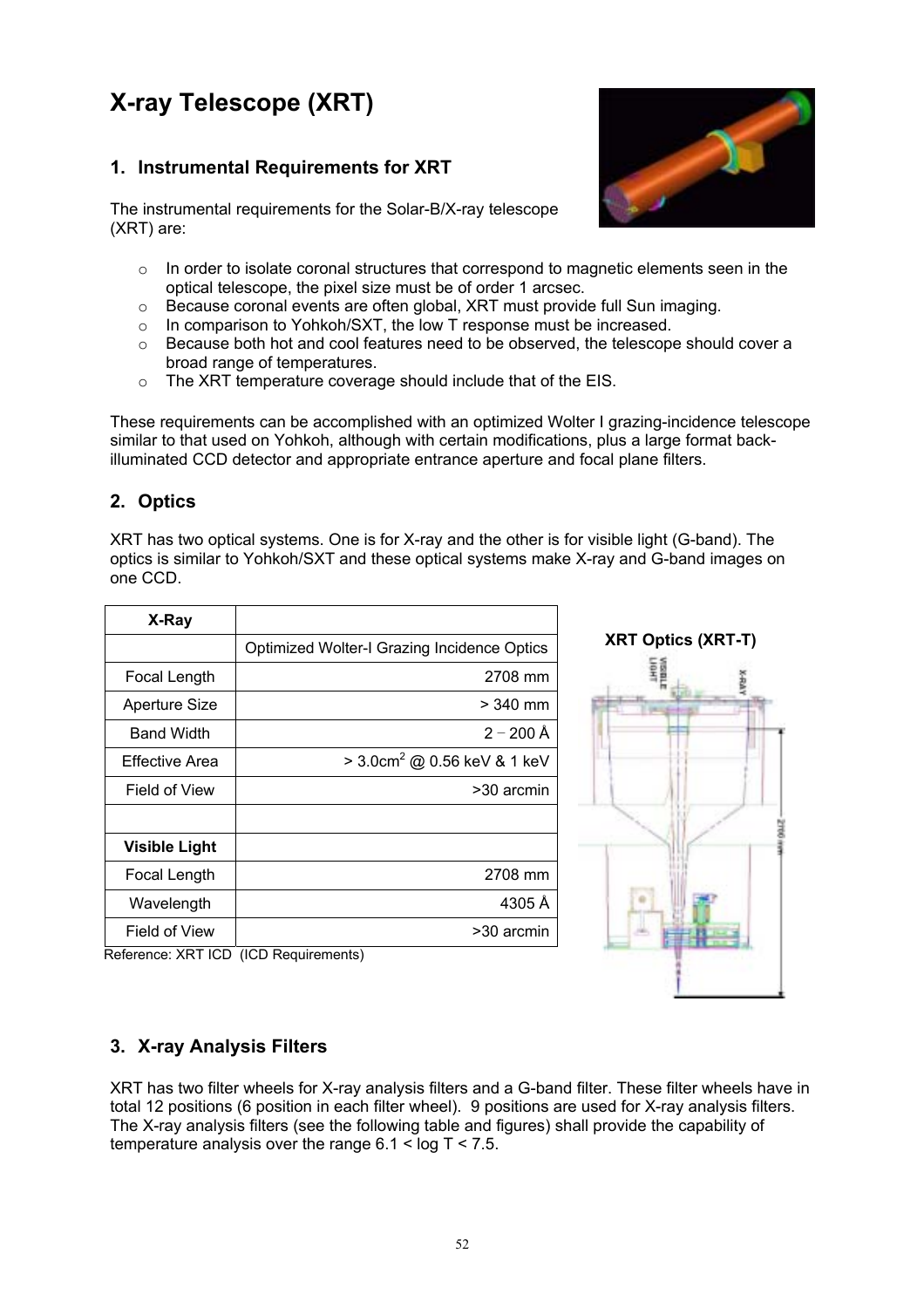| Design of X-ray Analysis Filters                                                                                   |                           |                                                   |                                                                                                             |                                                                     |
|--------------------------------------------------------------------------------------------------------------------|---------------------------|---------------------------------------------------|-------------------------------------------------------------------------------------------------------------|---------------------------------------------------------------------|
| Name                                                                                                               | Metal                     | <b>Metal Thickness</b>                            | Substrate                                                                                                   | <b>Substrate Thickness</b>                                          |
| Thin-Al/Mesh                                                                                                       | AI                        | 1600 Å                                            | Mesh                                                                                                        | N/A                                                                 |
| Thin-Al/Poly                                                                                                       | Al                        | 1250 Å                                            | Polyimide                                                                                                   | 2500 Å                                                              |
| Thin-Be                                                                                                            | Be                        | $9 \mu m$                                         | Mesh                                                                                                        | N/A                                                                 |
| Med-Be                                                                                                             | Be                        | $30 \mu m$                                        | N/A                                                                                                         | N/A                                                                 |
| Thick-Be                                                                                                           | Be                        | 1mm                                               | N/A                                                                                                         | N/A                                                                 |
| Thick-Al                                                                                                           | Al                        | $25 \mu m$                                        | N/A                                                                                                         | N/A                                                                 |
| Med-Al                                                                                                             | Al                        | $12.5 \mu m$                                      | N/A                                                                                                         | N/A                                                                 |
| Ti/Poly                                                                                                            | Ti                        | 2300 Å                                            | Polyimide                                                                                                   | 2500 Å                                                              |
| C/Poly                                                                                                             | C                         | 4800 Å                                            | Polyimide                                                                                                   | 2500 Å                                                              |
| 10 <sup>6</sup><br>$10^5$<br>10 <sup>4</sup><br>Thin Al Mesh<br>Thin Af poly<br>10 <sup>3</sup><br>10 <sup>2</sup> | <b>XRT Temp. Response</b> | $0^{432}$ cm <sup>-3</sup><br>electrons/sec/pix @ | 10 <sup>6</sup><br>10 <sup>5</sup><br>10 <sup>4</sup><br>Thin Al Mesh<br>10 <sup>3</sup><br>10 <sup>2</sup> | <b>XRT Temp. Response</b><br>Medium Be<br><b>RANTING</b><br>Thick A |

electrons/sec/pix @ 10<sup>432</sup>cm<sup>3</sup>

 $10<sup>7</sup>$ 

 $10<sup>°</sup>$ 

 $10^5$ 

C poly

Ti poly

 $\int$ <br> $I$ Thin Be

 $10^6$  10<sup>7</sup><br>Temperature (K)  $10^6$  10<sup>7</sup><br>Temperature (K) These temperature response functions include the properties of the entrance filter, the effective area of the X-ray mirror, and QE of the CCD.

 $10^8$ 

 $10^{\degree}$ 

 $10<sup>0</sup>$ 

 $10^5$ 

 $\frac{1}{2}$ 

**Thick Be** 

 $\overline{10}^8$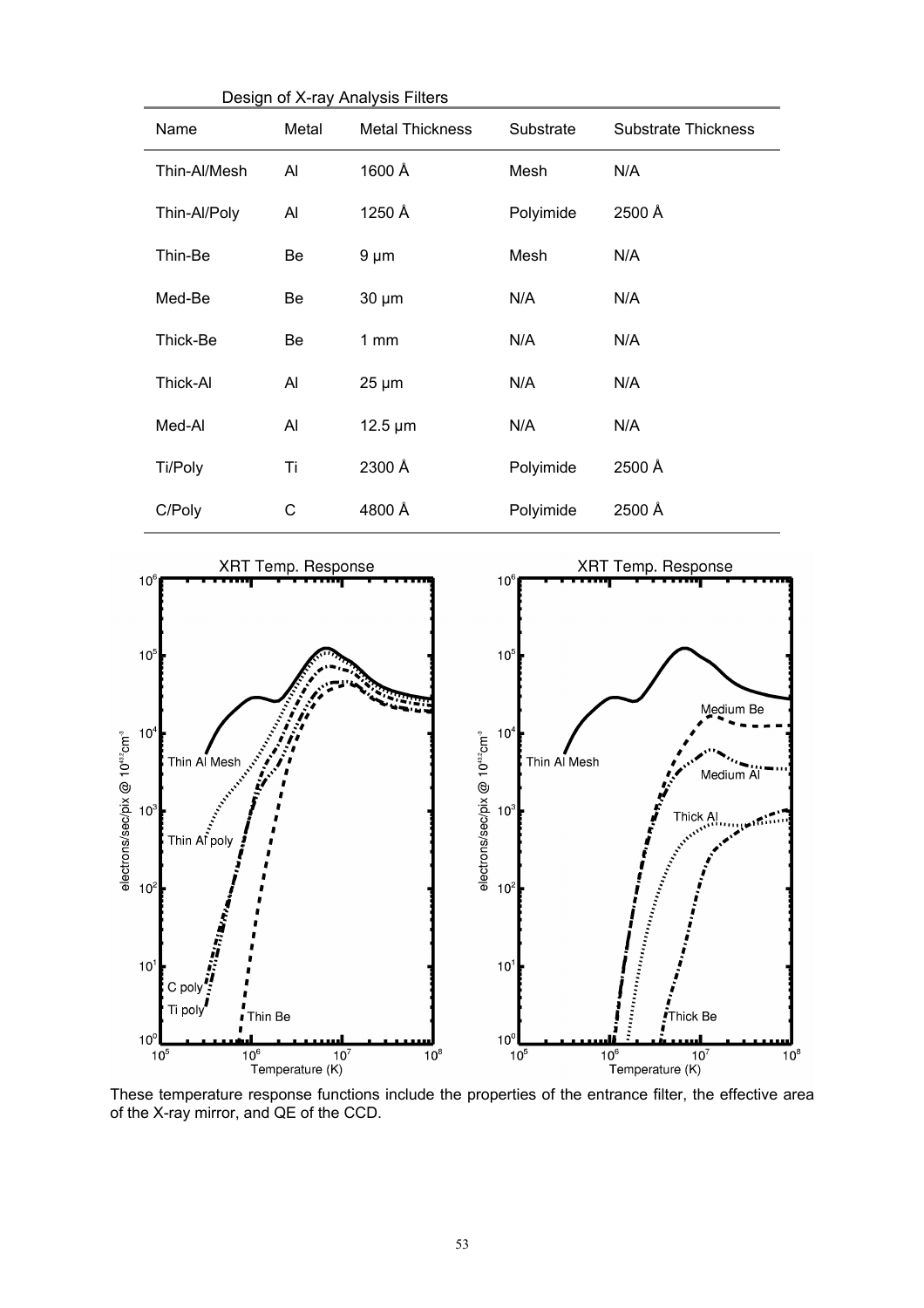# **4. Camera (CCD)**

In order to provide a high-resolution soft X-ray image with low noise and large dynamic range, the data acquisition system for XRT uses a single  $2k \times 2k$  pixel CCD array. The CCD will be operated under –43 °C on the orbit.

| CCD Type                  | $2k \times 2k$ back-illuminated CCD (E2C/CCD 42-40)                      |
|---------------------------|--------------------------------------------------------------------------|
| <b>Pixel Size</b>         | $13.5 \times 13.5 \,\mu m$<br>(Correspond to 1 arcsec $\times$ 1 arcsec) |
| <b>Pixel Binning Mode</b> | $1 \times 1$ , $2 \times 2$ , $4 \times 4$ , $8 \times 8$                |
| Dark Current              | 0.4 nA/cm <sup>2</sup> (0.1 electrons/sec/pixel $@$ -65 °C)              |
| $CTE*$                    | Parallel > 0.999996, Serial > 0.999999 (-93 < T ( $^{\circ}$ C) < -50)   |
| QE* (X-ray/EUV)           | 0.93@13Å, 0.61@45Å, 0.46@116Å, 0.56@304Å                                 |
| QE (Visible Light)        | $0.44@4000$ Å, $0.66@5000$ Å                                             |
| <b>Full-well Capacity</b> | $2.0 \times 10^5$ electrons                                              |

\*The values of CTE and QE (X-ray/EUV) are preliminary results from the CCD calibration test at NAOJ.

XRT can take partial frame images. The sizes of partial frame images are 64,128, 192, 256, 384, 512, 768, 1024, 1536, and 2048 pixels. We can select not only square but also rectangular areas for the shape of partial frame images (ex. 1024  $\times$  256, 256  $\times$  512). The size of 64 pixels is, however, used only for the square images ( $64 \times 64$ ).

XRT has a focus adjustment mechanism. The range of focus adjustment is  $\pm$  1 mm. We can use the mechanism for canceling the focus shift by the launch environments.

## **5. Mission Data Processor (MDP)**

The Mission Data Processor (MDP) of Solar-B not only handles the data from XRT/FPP/EIS, but also controls XRT using observation tables and the results of image analysis on MDP. The observation tables and the parameters for the image analysis are uploaded from the ground station.

<MDP Functions for XRT>

- o **Observation controlled by observation tables.**
- $\triangleright$  Compile exposure parameters based on the observation table and send these commands to XRT.
- $\triangleright$  Highest time resolution of XRT is 2 sec.
- $\triangleright$  Change the observation table for flares, automatically.

### o **Automatic Exposure Control (AEC)**

- $\triangleright$  MDP achieves the proper exposure time by analyzing intensity distribution of observed X-ray images.
- $\triangleright$  MDP also selects the proper X-ray analysis filter (Default or Thick filter).
- $\triangleright$  AEC can apply to an image that is smaller than 256 k pixels (= 512 × 512 image).
- o **Automatic Region Selector (ARS)**
- $\triangleright$  MDP selects the region suitable for observation by onboard image analysis.
- $\triangleright$  ARS have two modes.